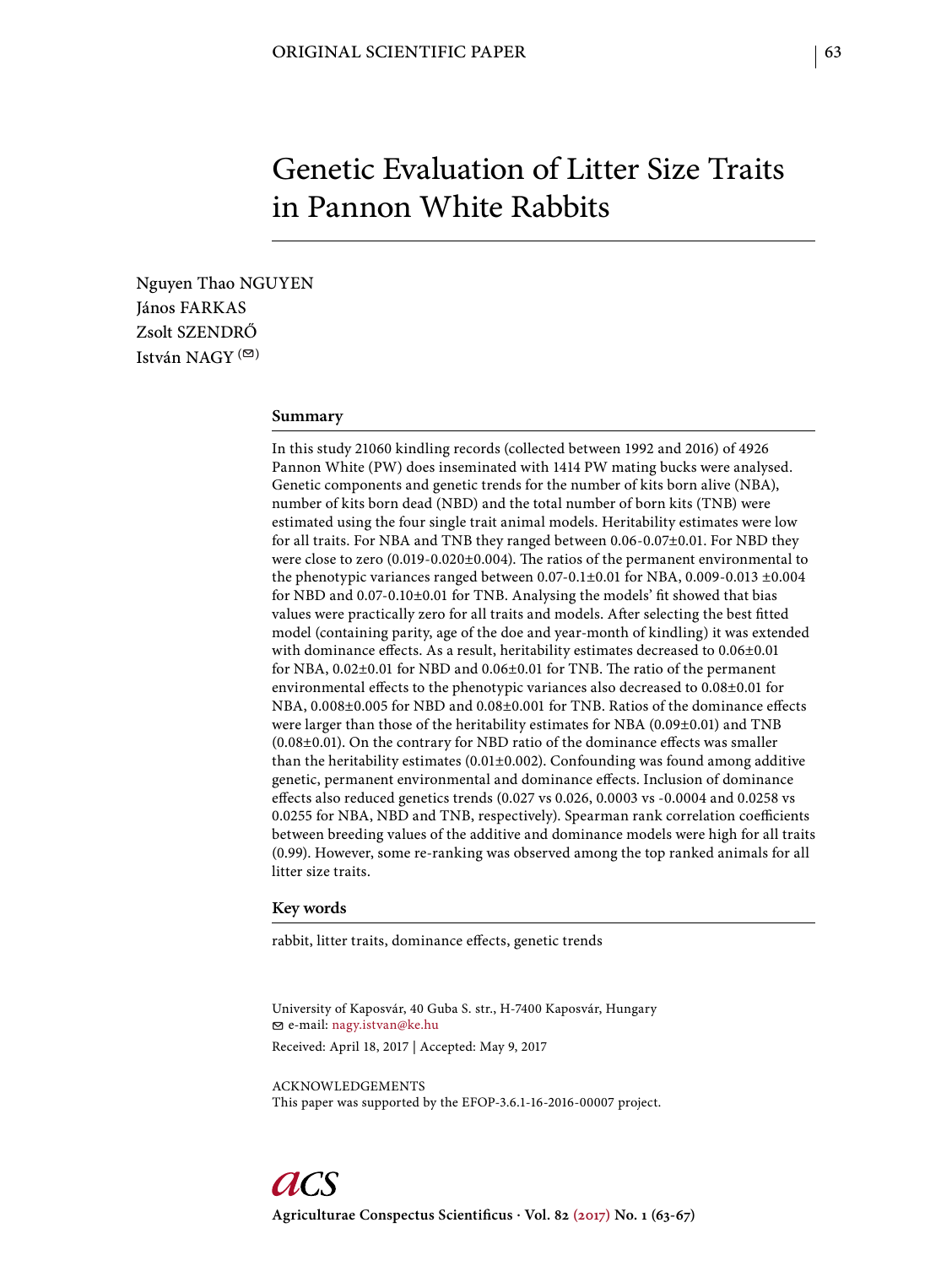## **Introduction**

Meat production of multiparous species (like rabbits and pigs) is generally based on three-way cross, where in the first step two maternal lines (selected for litter traits) are crossed, and then in the second cross a sire line (selected mostly for average daily gain) is used (Baselga, 2004). Among the reproductive traits the number of kits born alive has the largest economic value (Cartuche et al., 2014) and this trait can be increased annually by 0.12 kits (Lenoir and Garreau, 2009) using BLUP methodology (Henderson, 1975). Although BLUP models have been applied in rabbit breeding for decades (Estany et al., 1989), the structures of these models show no change and they are considering only the additive genetic components. Other effects like non-additive genetic components are mainly ignored. The reason for this practice can simply be that the models containing dominance effects require not only large datasets but also large amount of full-sibs that are mainly available in multipara species (Li et al., 2017). The objectives of this study were twofold. The first objective was to estimate the genetic parameters and to predict the breeding values for litter size components: number of kits born alive (NBA), number of kits born dead (NBD) and total number of kits born (TNB) in the closed population of Pannon White rabbits using several animal models (based on the available environmental factors) in order to detect the structures of the "best" models. The second objective was to evaluate the best models extended with dominance effects on the stability of genetic parameters and on the predicted breeding values.

# **Materials and methods**

### **Data information**

In the course of this study kindling records (collected between 1992-2016 at the experimental rabbit farm of the Kaposvár University) of the Pannon White (PW) rabbit breed was analysed. General development and management of the Pannon rabbit breeds was described by Matics et al. (2014). The present analysis was based on 21060 kindlings of 4926 PW does inseminated with the individual sperm of 1414 PW bucks. The analyzed reproductive traits were NBA, NBD and TNB. Due to the fact that records showed highly unbalanced frequencies for latter kindlings, parities were combined into four categories (parities 1, 2, 3–10, >10). Descriptive statistics of the examined traits are also presented in Table 1.

#### **Models**

Applying single-trait repeatability animal models, genetic parameters, breeding values and genetic trends of NBA, NBD and TNB were estimated by the BLUP and REML methods using the PEST (Groeneveld, 1990) and VCE6 software (Groeneveld et al., 2008). Based on the available environmental factors, four different models were tested for all traits (Table 2) to estimate additive, permanent environmental, residual variances and to predict breeding values. The general structure of these models was:

# **y** = **Xb** + **Zp** + **Wa** + **e**

where: **y -** vector of phenotypic observations; **b -** vector of fixed effects; **p** - vector of permanent environmental effects; **a** - vector of additive genetic effects; **e** - vector of residuals: **X**, **Z**,

**Table 1.** Descriptive statistics for the analysed traits and age of the does

| Trait      | N     | Mean | Std  | Min | Max  |
|------------|-------|------|------|-----|------|
| NBA        | 21060 | 8.54 | 3.04 |     | 19   |
| NBD        | 21060 | 0.43 | 1.10 |     | 15   |
| <b>TNB</b> | 21060 | 8.97 | 3.07 |     | 19   |
| Age        | 21060 | 361  | 197  | 131 | 1658 |

Std: standard deviation; NBA: number of kits born alive; NBD: number of kits born dead; TNB: and total number of born kits; Age: age of the does at kindling.

|               |       | . .    |   |   |   |  |
|---------------|-------|--------|---|---|---|--|
| Fixed effects | Level | Models |   |   |   |  |
|               |       |        |   |   |   |  |
| Parity        |       | X      | X | X | x |  |
| Age           | 941   |        | X | ۰ | X |  |
| Year_month    | 253   | X      | X | ۰ | - |  |
| Year_season   | 98    |        |   | X | X |  |

**Table 2.** Fixed factors of applied models

Parity: parity number; Age: age of the does at kindling; Year\_month: year and month of kindling; Year\_season: year and season of kindling

**W** - incidence matrices linking phenotypic records to respective effects. In order to compare the goodness of fit of the models the PREDICTION procedure of PEST (Groeneveld, 1990) was applied to calculate the mean squared error (MSE), Bias and correlation between the observed and predicted values of the female rabbits with records:

$$
MSE = \frac{1}{n} \sum (\hat{y}_i - y_i)^2
$$
  
\n
$$
BIAS = \frac{1}{n} \sum (\hat{y}_i - y_i)
$$
  
\n
$$
Correlation = r_{\hat{y}_i y_i} = \frac{Cov(\hat{y}_i, y_i)}{\sqrt{Var(\hat{y}_i) \times Var(y_i)}}
$$

Where  $\hat{y}_i$  and  $y_i$  are the predicted and observed phenotypic vales. The prediction for a given kindling record of a given rabbit doe is accomplished summing all its BLUES and BLUP.

The squared differences between the observed and predicted values based on the four models were compared by means of one-way ANOVA (R Core Team, 2012). Genetic trends were determined by fitting the average predicted breeding values of the animals born in the same year on the years of birth using linear regression. The obtained slopes were compared as described by Mead et al. (1993).

After determining the best fitted models, dominance was included in these models via the family class effect following the work of Hoeschele and VanRaden (1991):

$$
y = Xb + Zp_e + Wa + Uc + e
$$

where: **c** - vector of family class effects - dominant effect,  $\mathbf{p}_e$ - vector of permanent environmental effects, U - incidence matrices linking phenotypic records to family effects. The other effects were the same as explained for the basic models. In addition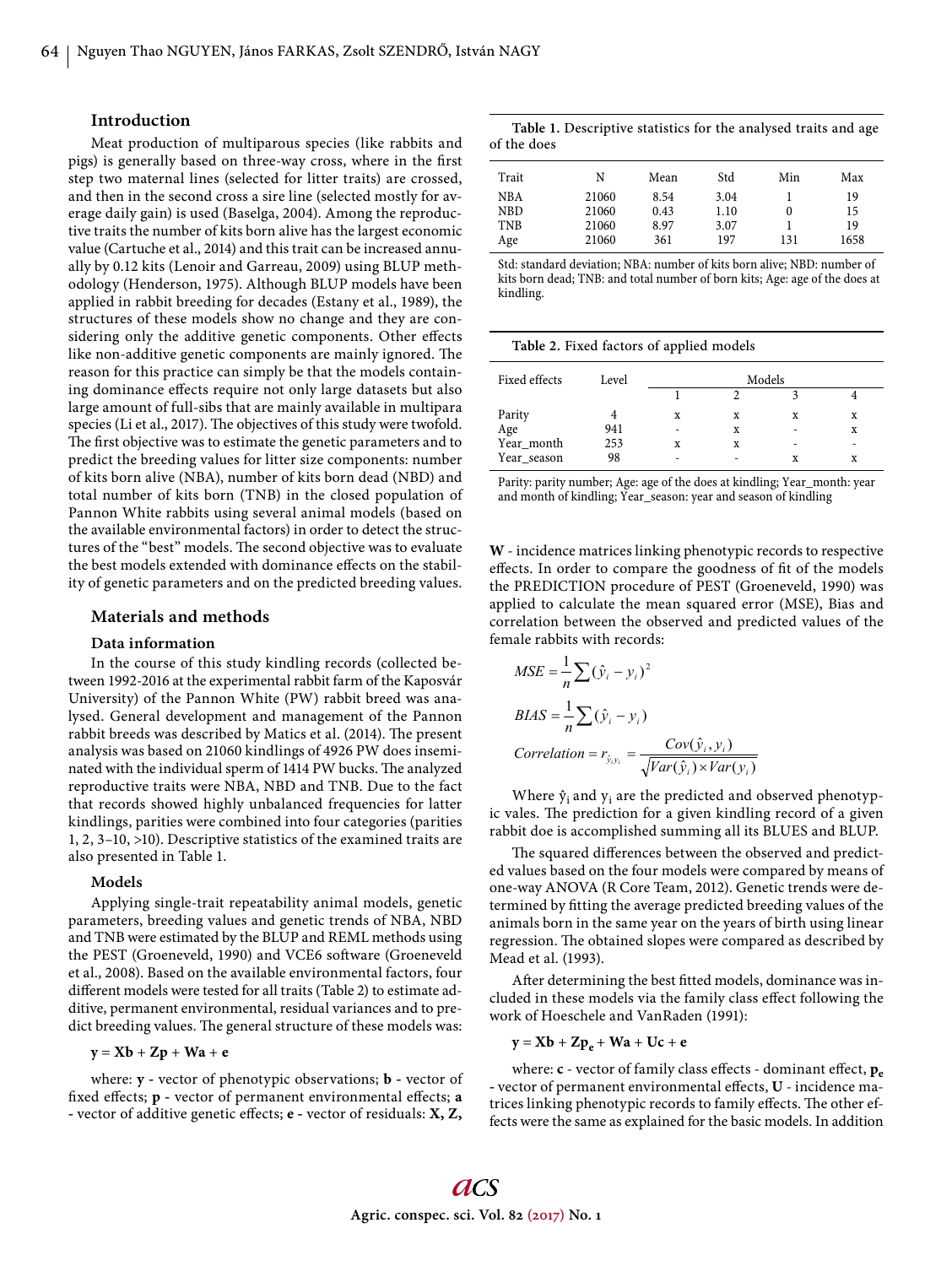to estimated variance components, dominance variance was calculated as  $V_D = 4V_C$ . Contributions of additive (h<sup>2</sup>), dominance  $(d^2)$ , and permanent environmental  $(p^2)$  variance to total phenotypic variance ( $V_P = V_{Pe} + V_A + V_D + V_E$ ) were also calculated.  $V_E$  had to be corrected by 3/4  $V_D$  because of the use of  $V_D$  instead of  $V_C$ .

# **Results and discussion**

Means of TNB and NBA (Table 1) were higher than the reported values of other studies (Al-Saef et al., 2008; Rastogi et al., 2000) which result is favourable as PW was never selected for litter size traits. On the contrary, comparing between Pannon White rabbits and the maternal lines showed less superior performances for these traits (Ragab and Baselga, 2011). It can be considered that NBD for this line was about twice lower than in other breeds selected at the Kaposvár University (Nagy et al., 2013; Nagy et al., 2014).

### **Variance components and variance ratios**

Estimates of additive genetic variances, permanent environmental and residual variances and ratios (compared to the phenotypic variance) are given in Tables 3 for all three litter size traits. Heritability estimates were low for NBA and TNB and close to zero for NBD. These estimates were in accordance with the heritability estimates of the relevant literature (Moura et al., 2001; García and Baselga, 2002a; García and Baselga, 2002b; Mantovani et al., 2008; Nagy et al., 2013; Nagy et al., 2014). Although the different applied models did not result in substantially different heritability estimates, adding age (models 2 and 4) they consistently reduced residual variance components of the examined traits. Several reasons could explain various heritabilites reported by the different studies, like genetic differences between the analysed rabbit breeds, observed environments and the different structures of the applied animal models. Nevertheless, most studies used only one model for genetic parameter estimation, therefore no tendency could be detected between the used model structure and the received heritability estimates. The estimates

for the ratios of the permanent environmental variance to the phenotypic variance were low for NBD and moderate for NBA and TNB (Table 3) and they exceeded those of the additive genetic effects for NBA and TNB, whereas the opposite was true for NBD. Our results were in the range of 0.03-0.18 for NBA; 0.01- 0.07 for NBD and 0.07-0.13 for TNB as reported by the different authors (García and Baselga, 2002a; Garcia and Baselga, 2002b; Ragab et al., 2011; Nagy et al. 2011; Nagy et al., 2013; Nagy et al., 2014). Nevertheless, it must be emphasized that there is no clear tendency in the literature whether the additive genetic or the permanent environmental variances provide larger part of the phenotypic variances of NBA, NBD and TNB, respectively.

## **Genetic trends**

Genetic trends can be seen in Tables 4. Based on the results the genetic trends were significantly lower for the models containing age of NBA and TNB, whereas that of NBD presented an opposite trend. Mean of these trends were 0.04 for NBA, closer to 0 for NBD and 0.04 for TNB, respectively, for the applied four models. It can be noted that the studied breed was never selected for litter size composite traits. Furthermore, the obtained average genetic trend for NBA was higher than the reported value (0.001) for the Egyptian line (Hanaa et al., 2014) and was similar to those observed by Moura et al., 2001 for multi-purpose line. Nevertheless, the obtained trend of the PW breed was lower than those reported by several other studies (Garreau et al. 2005; García and Baselga 2002a; García and Baselga 2002b; Lenoir and Garreau 2009) where the annual genetic trends were  $0.11-0.21$  kits for TNB and  $0.11-0.23$  kits for NBA. The values characterizing the models' fit are provided in Tables 4. It can be seen that BIAS was practically zero for all traits and models. According to the MSE values and the correlation coefficients between the observed and predicted litter size traits in Table 4, models containing age showed a better goodness of fit than others. Statistically significant differences were found for NBA and TNB ( $p$ <0.0001) by comparing squared differences between the observed and predicted values based on the four models. On

**Table 3.** Estimated variance components of number of kits born alive (NBA), kits born dead (NBD) and total number of born kits (TNB)

| Traits     | Model          | $V_A$             | h <sup>2</sup>    | $V_{\rm Pe}$      | p <sup>2</sup>    | $V_{E}$           | $e^2$             |
|------------|----------------|-------------------|-------------------|-------------------|-------------------|-------------------|-------------------|
| <b>NBA</b> |                | $0.59 \pm 0.02$   | $0.07 \pm 0.01$   | $0.62 \pm 0.02$   | $0.07 \pm 0.01$   | $7.66 \pm 0.02$   | $0.86 \pm 0.01$   |
|            |                | $0.54 \pm 0.02$   | $0.06 \pm 0.01$   | $0.81 \pm 0.02$   | $0.10 \pm 0.01$   | $7.16 \pm 0.02$   | $0.84 \pm 0.01$   |
|            |                | $0.60 \pm 0.02$   | $0.07 \pm 0.01$   | $0.61 \pm 0.02$   | $0.07 \pm 0.01$   | $7.73 \pm 0.02$   | $0.86 \pm 0.01$   |
|            | 4              | $0.57 \pm 0.02$   | $0.07 \pm 0.01$   | $0.80 \pm 0.02$   | $0.09 \pm 0.01$   | $7.21 \pm 0.02$   | $0.84 \pm 0.01$   |
| <b>NBD</b> |                | $0.022 \pm 0.004$ | $0.019 \pm 0.004$ | $0.015 \pm 0.004$ | $0.013 \pm 0.004$ | $1.146 \pm 0.008$ | $0.969 \pm 0.004$ |
|            |                | $0.023 \pm 0.004$ | $0.020 \pm 0.004$ | $0.012 \pm 0.005$ | $0.010 \pm 0.004$ | $1.151 \pm 0.008$ | $0.970 \pm 0.004$ |
|            |                | $0.023 \pm 0.004$ | $0.019 \pm 0.004$ | $0.013 \pm 0.005$ | $0.011 \pm 0.004$ | $1.161 \pm 0.008$ | $0.970 \pm 0.004$ |
|            | 4              | $0.024 \pm 0.004$ | $0.020 \pm 0.004$ | $0.010 \pm 0.004$ | $0.009 \pm 0.004$ | $1.167 \pm 0.008$ | $0.971 \pm 0.003$ |
| <b>TNB</b> |                | $0.63 \pm 0.02$   | $0.07 \pm 0.01$   | $0.65 \pm 0.02$   | $0.07 \pm 0.01$   | $7.80 \pm 0.02$   | $0.86 \pm 0.01$   |
|            | $\mathfrak{D}$ | $0.58 \pm 0.02$   | $0.07 \pm 0.01$   | $0.86 \pm 0.02$   | $0.10 \pm 0.01$   | $7.27 \pm 0.02$   | $0.83 \pm 0.01$   |
|            |                | $0.64 \pm 0.02$   | $0.07 \pm 0.01$   | $0.64 \pm 0.02$   | $0.07 \pm 0.01$   | $7.88 \pm 0.02$   | $0.86 \pm 0.01$   |
|            | 4              | $0.61 \pm 0.02$   | $0.07 \pm 0.01$   | $0.84 \pm 0.02$   | $0.10 \pm 0.01$   | $7.33 \pm 0.02$   | $0.83 \pm 0.01$   |

Model 1: with additive, parity, permanent environmental and year-month effects; Model 2: as in model 1, plus age effects; Model 3: with additive, parity, permanent environmental and year-season effects; Model 4: as in model 3, plus age effects;  $V_A$ ,  $V_{Pe}$  and  $V_E$  are additive, permanent environmental, and residual variances, respectively; h<sup>2</sup> is narrow sense heritability (V<sub>A</sub>/V<sub>P</sub>); p<sup>2</sup> is the contribution of permanent environmental variance to phenotypic variance ( $V_{\text{Pe}}/V_{\text{P}}$ );  $e^2$  is the contribution of residual variance to phenotypic variance ( $V_{\text{E}}/V_{\text{P}}$ )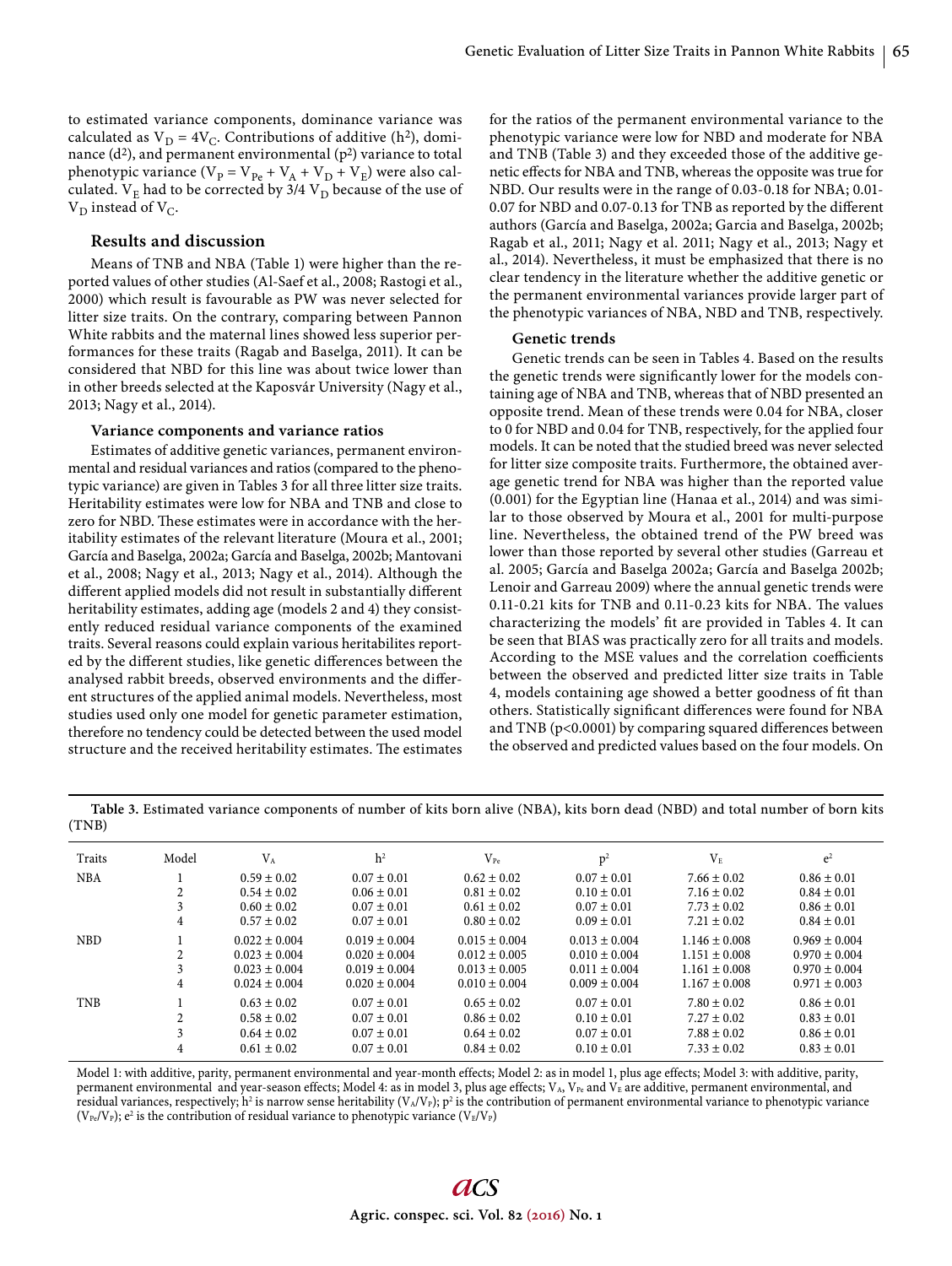| Table 4. Estimated genetic trends and parameters evaluating the models' fit for number of kits born alive (NBA), number of kits |  |  |
|---------------------------------------------------------------------------------------------------------------------------------|--|--|
| born dead (NBD) and total number of born kits (TNB)                                                                             |  |  |

| Traits     | Model          | Genetic trends                  | <b>MSE</b> | <b>BIAS</b> |      |
|------------|----------------|---------------------------------|------------|-------------|------|
| <b>NBA</b> |                | $0.049^a \pm 0.004$             | 6.99       | $-5.9E-05$  | 0.52 |
|            |                | $0.027^b \pm 0.004$             | 6.15       | $-5.9E-05$  | 0.59 |
|            |                | $0.050^a \pm 0.004$             | 7.11       | $-5.9E-05$  | 0.52 |
|            | 4              | $0.029^{\rm b} \pm 0.004$       | 6.24       | $-5.9E-05$  | 0.59 |
| <b>NBD</b> |                | $0.00014c \pm 0.0003$           | 1.10       | 1.76E-05    | 0.32 |
|            | ∠              | $0.00034^d \pm 0.0002$          | 1.06       | 2.68E-05    | 0.36 |
|            |                | $0.00007^d \pm 0.0003$          | 1.13       | 1.79E-05    | 0.30 |
|            | 4              | $0.00019c \pm 0.0003$           | 1.08       | 2.54E-05    | 0.34 |
| <b>TNB</b> |                | $0.0486$ m $\pm 0.004$          | 7.10       | $-5.9E-05$  | 0.53 |
|            | z              | $0.0258^{\mathrm{n}} \pm 0.004$ | 6.23       | $-5.8E-0.5$ | 0.60 |
|            | 3              | $0.0499^{\mathrm{m}}$ + 0.004   | 7.23       | $-5.8E-05$  | 0.52 |
|            | $\overline{4}$ | $0.0283$ <sup>n</sup> ± 0.004   | 6.34       | $-5.8E-05$  | 0.59 |

abcdmn Estimated genetic trend with different letter (superscript) were significantly different for NBA, NBD and TNB; MSE: mean squared error, r: correlation between the observed and predicted values

**Table 5.** Estimated variance components and variance ratios based on the extended models for number of kits born alive (NBA), number of kits born dead (NBD) and total number of kits born (TNB)

| Traits            |                                    | h۴                                 | $\rm V_{\rm Pe}$                     |                                      | V D                                  |                                     |                        |                                    |
|-------------------|------------------------------------|------------------------------------|--------------------------------------|--------------------------------------|--------------------------------------|-------------------------------------|------------------------|------------------------------------|
| <b>NBA</b><br>NBD | $0.49 \pm 0.09$<br>$0.02 \pm 0.01$ | $0.06 \pm 0.01$<br>$0.02 \pm 0.01$ | $0.64 \pm 0.10$<br>$0.009 \pm 0.005$ | $0.08 \pm 0.01$<br>$0.008 \pm 0.005$ | $0.19 \pm 0.27$<br>$0.003 \pm 0.009$ | $0.09 \pm 0.01$<br>$0.01 \pm 0.002$ | 7.15±0.07<br>l.15±0.01 | $0.84 \pm 0.01$<br>$0.97 \pm 0.01$ |
| <b>TNB</b>        | $0.53 + 0.09$                      | $0.06 \pm 0.01$                    | $0.70 \pm 0.11$                      | $0.08 + 0.01$                        | $0.17+0.27$                          | $0.08 + 0.01$                       | $7.27 \pm 0.08$        | $0.84 \pm 0.01$                    |

 $V_A$ ,  $V_{\text{Pe}}$ ,  $V_D$  and  $V_E$  are additive, permanent environmental, dominance, and residual variances, respectively;  $h^2$  is narrow sense heritability (V<sub>A</sub>/V<sub>P</sub>);  $p^2$  is the contribution of permanent environmental variance to phenotypic variance (V<sub>Pe</sub>/V<sub>P</sub>); d<sup>2</sup> is the contribution of dominance variance to phenotypic variance ( $V_D/V_P$ );  $e^2$  is the contribution of residual variance to phenotypic variance ( $V_E/V_P$ )

the contrary non-significant differences were observed for NBD (p=0.8). Based on the MSE and BIAS estimating the goodness of fit for different models, model 2 was selected for NBA and TNB as the "best" model. For the sake of simplicity, model 2 was also chosen for NBD. Unfortunately, there was no similar evaluation available in the recent literature. However, Nagy et al. (2011) also applied MSE and correlation coefficients between the observed and predicted NBA and TNB for comparing repeatability and multivariate models in the Pannon White and Ka rabbits, whose repeatability model had the same structure as model 2 of the present study.

## **Dominance effects**

Three selected models for litter size traits as the best fitted models were extended with dominance effects. Estimates of variance components relative to the phenotypic variance for additive genetic, permanent environment, dominance effects and residual of NBA, NBD and TNB are presented in Table 5. It can be seen that the values of the additive genetic and permanent environmental variances of analysed traits considerably decreased comparing to model 2 in Table 3. These reductions signalled confounding between dominance and those mentioned effects for all litter traits. The current trends of confounding were similar to that of previous studies (Nagy et al., 2013; 2014). Due to the slightly decreased additive genetic variances of the extended models, the annual genetic trends (0.026, -0.0004 and 0.0255) of NBA, NBD and TNB declined compared to the estimates of model 2 (Table

4). It was argued that ignoring to calculate dominance effect from animal models resulted from the technical and computational difficulties faced to analyse large dataset in herds (Toro and Varona, 2010). Based on estimated breeding values (with and without dominance effects) of NBA, NBD and TNB, their correlation coefficients are around 0.99 for all traits that is very high rank and there are 94 animals in common by selecting 100 best animal based on those models. Although single trait models presented high breeding value stability, some re-ranking may occur among the top ranked animals (Nagy et al., 2013; 2014).

## **References**

- Al-Saef A. M., Khalil M. H., Al-Homidan A. H., Al-Dobaib S. N., Al-Sobayil K. A., García M. L., Baselga M. (2008). Crossbreeding effects for litter and lactation traits in a Saudi project to develop new lines of rabbits suitable for hot climates. Livest Sci 118: 238-246
- Baselga M. (2004): Genetic improvement of meat rabbits. Programmes and diffusion. In: Proc. 8<sup>th</sup> World Rabbit Congress, Puebla, Mexico, pp 1-13
- Cartuche L., Pascual M., Gómez E. A., Blasco A. (2014). Economic weights in rabbit meat production. World Rabbit Sci 23: 165-177
- Estany J., Baselga M., Blasco A., Camacho J. (1989). Mixed model methodology for the estimation of genetic response to selection in litter size of rabbits. Livest Prod Sci 21: 67-75
- García M. L. and Baselga M. (2002a). Estimation of genetic response to selection in litter size of rabbits using a cryopreserved control population. Livest Prod Sci 74: 45–53